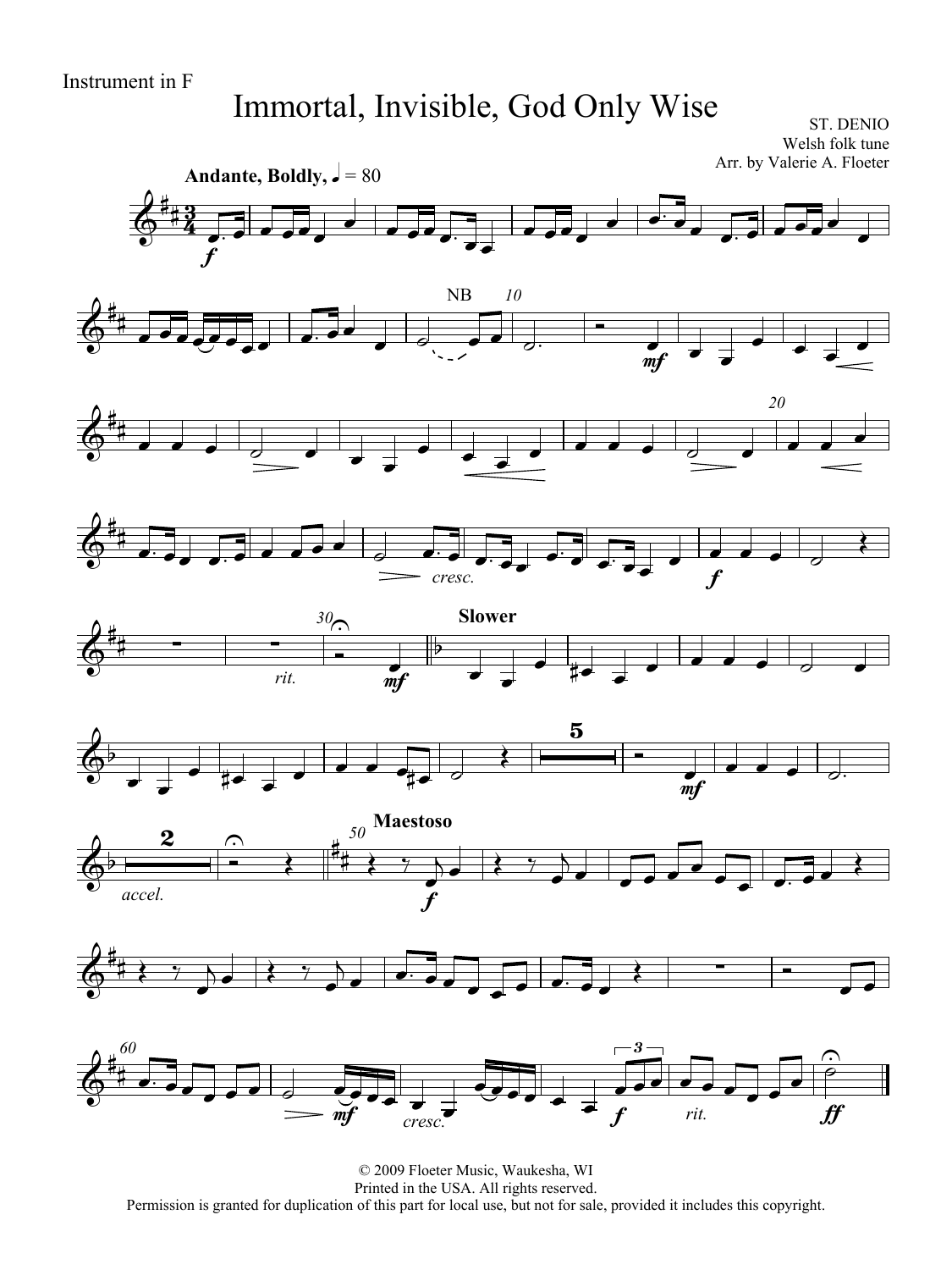## Draw Near and Take the Body of the Lord

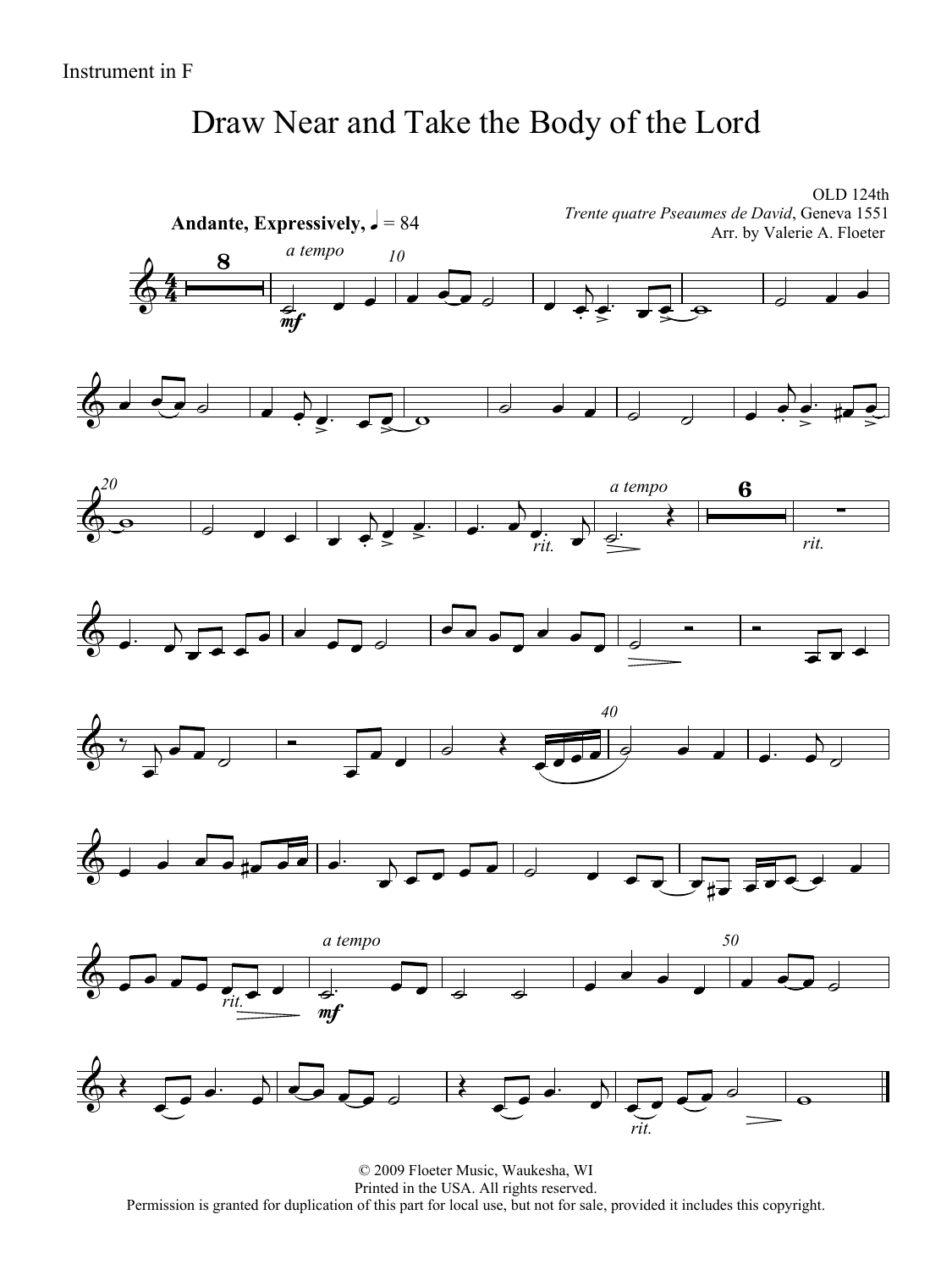### O Little Town of Bethlehem

















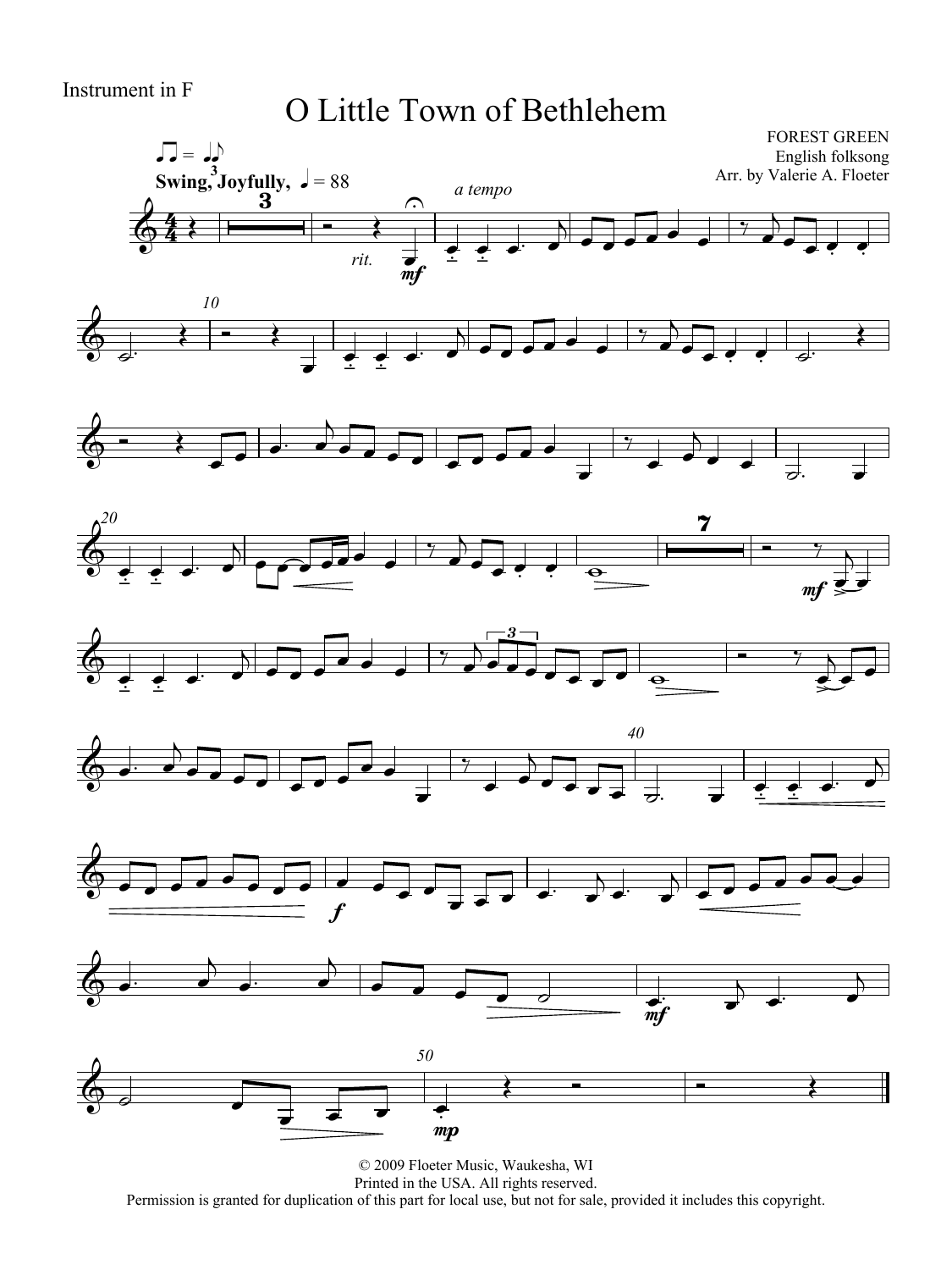#### What Child Is This?













© 2009 Floeter Music, Waukesha, WI Printed in the USA. All rights reserved. Permission is granted for duplication of this part for local use, but not for sale, provided it includes this copyright.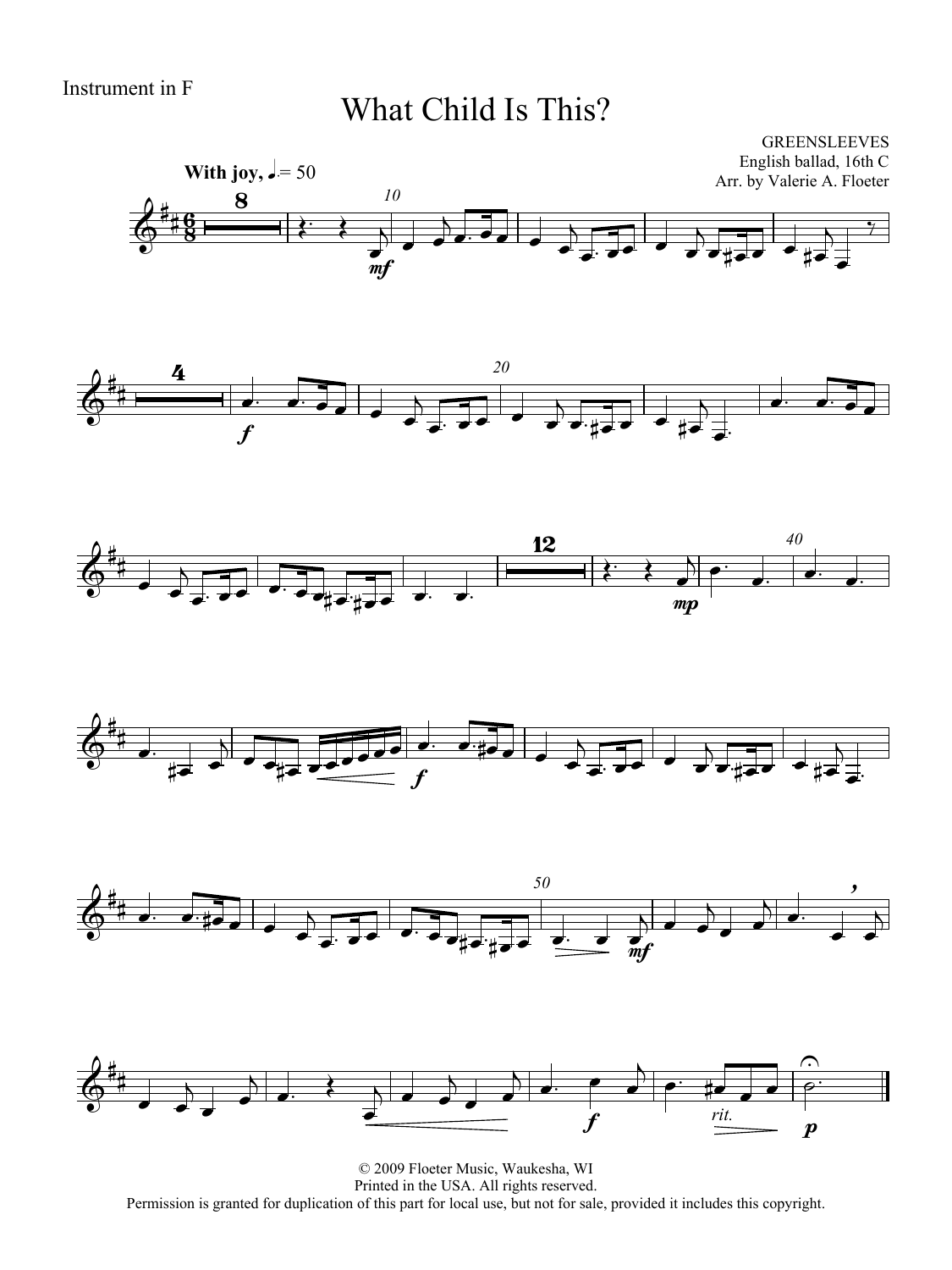### If You But Trust in God to Guide You



© 2009 Floeter Music, Waukesha, WI Printed in the USA. All rights reserved. Permission is granted for duplication of this part for local use, but not for sale, provided it includes this copyright.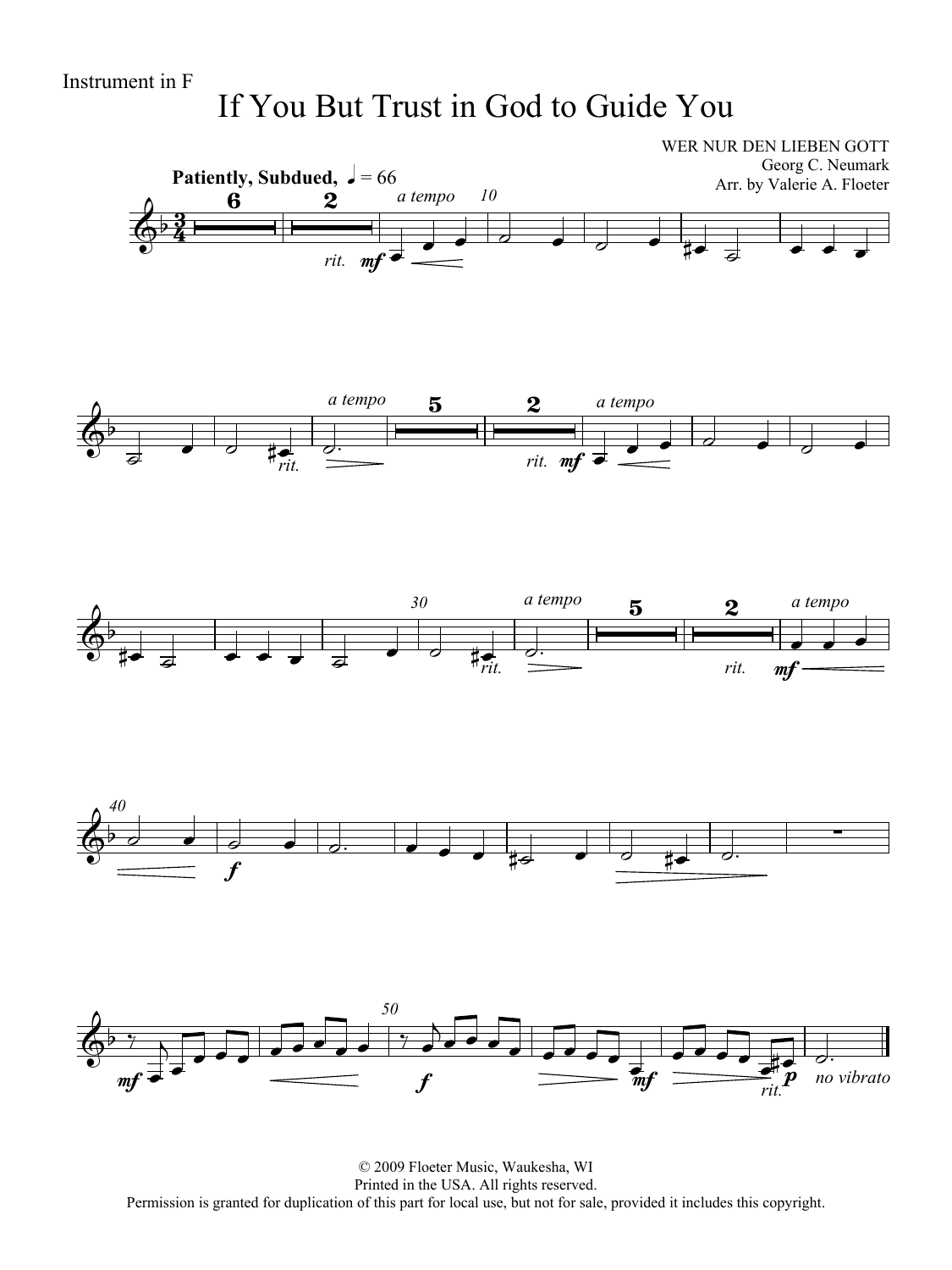# I Bind Unto Myself Today

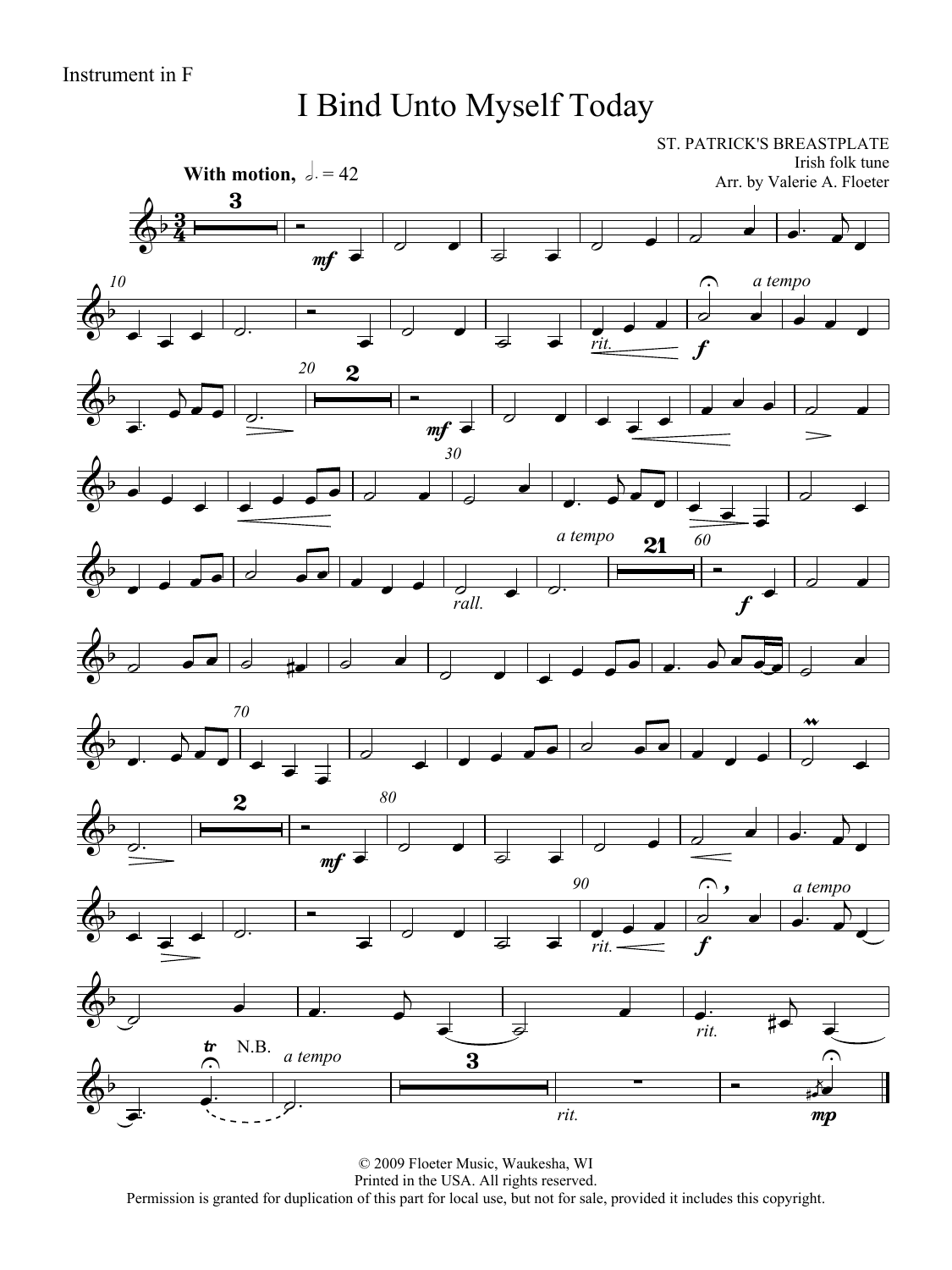## Judge Eternal, Throned in Splendor

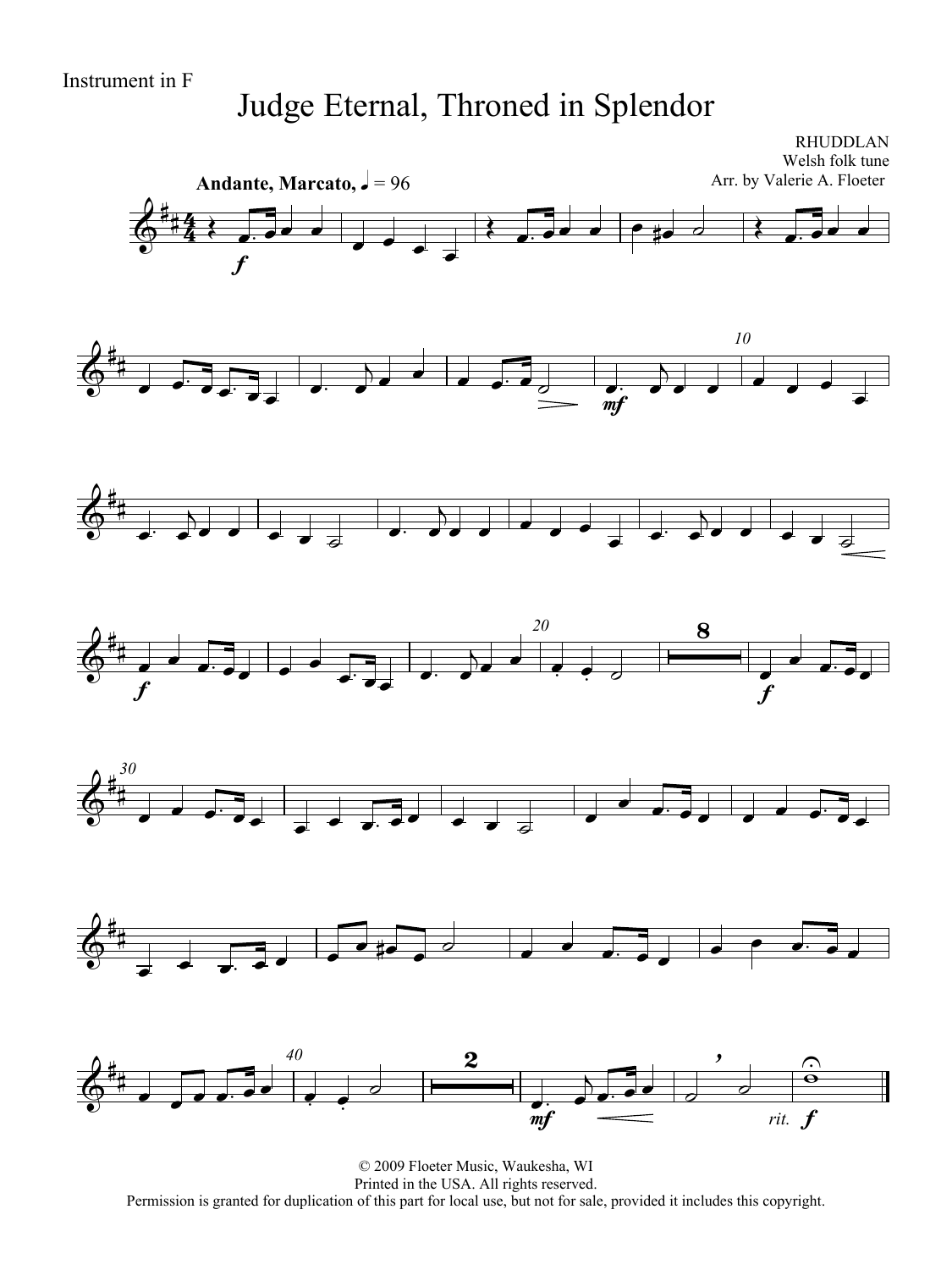#### Jerusalem the Golden

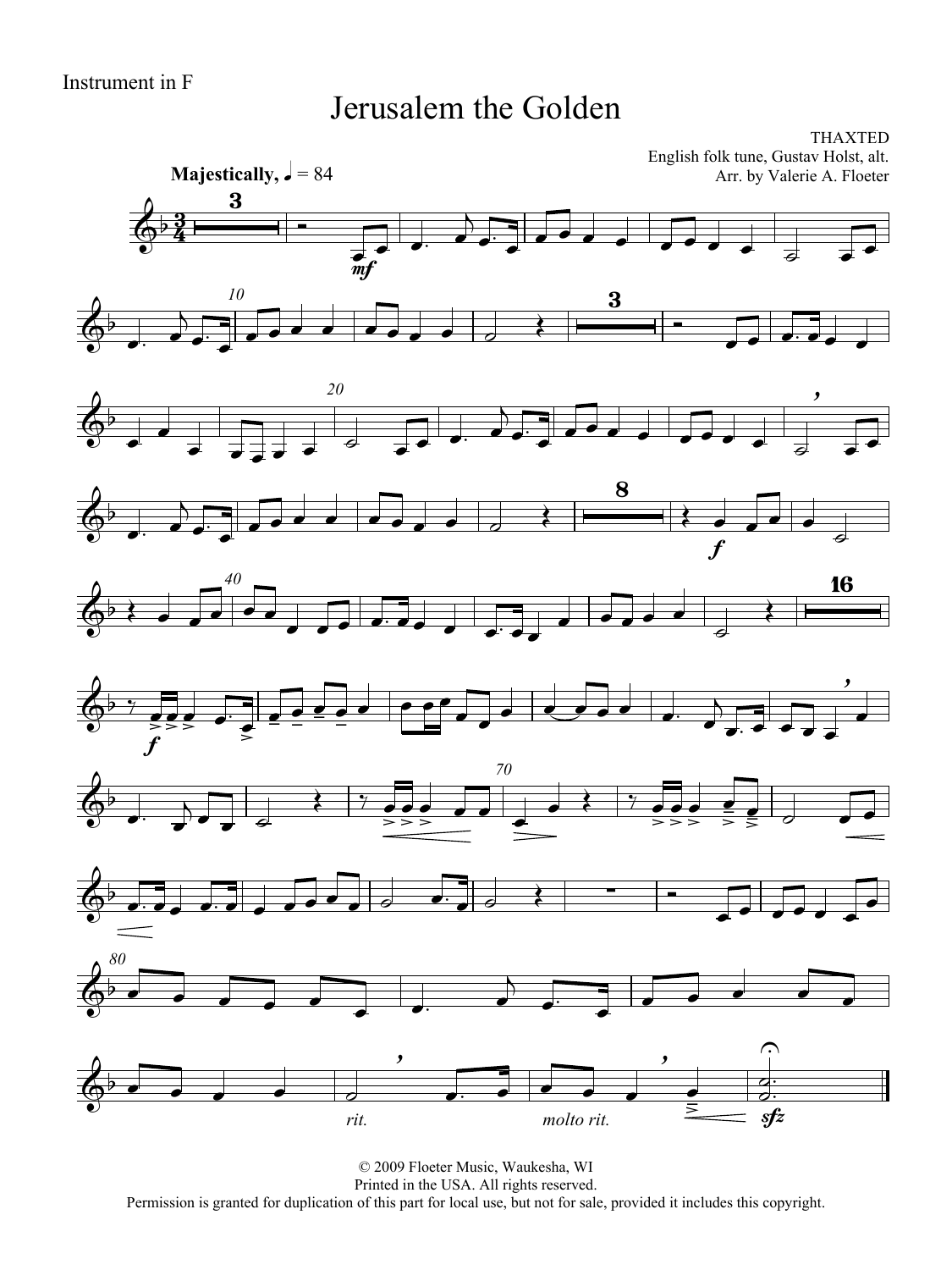### We Praise You, O God, Our Redeemer